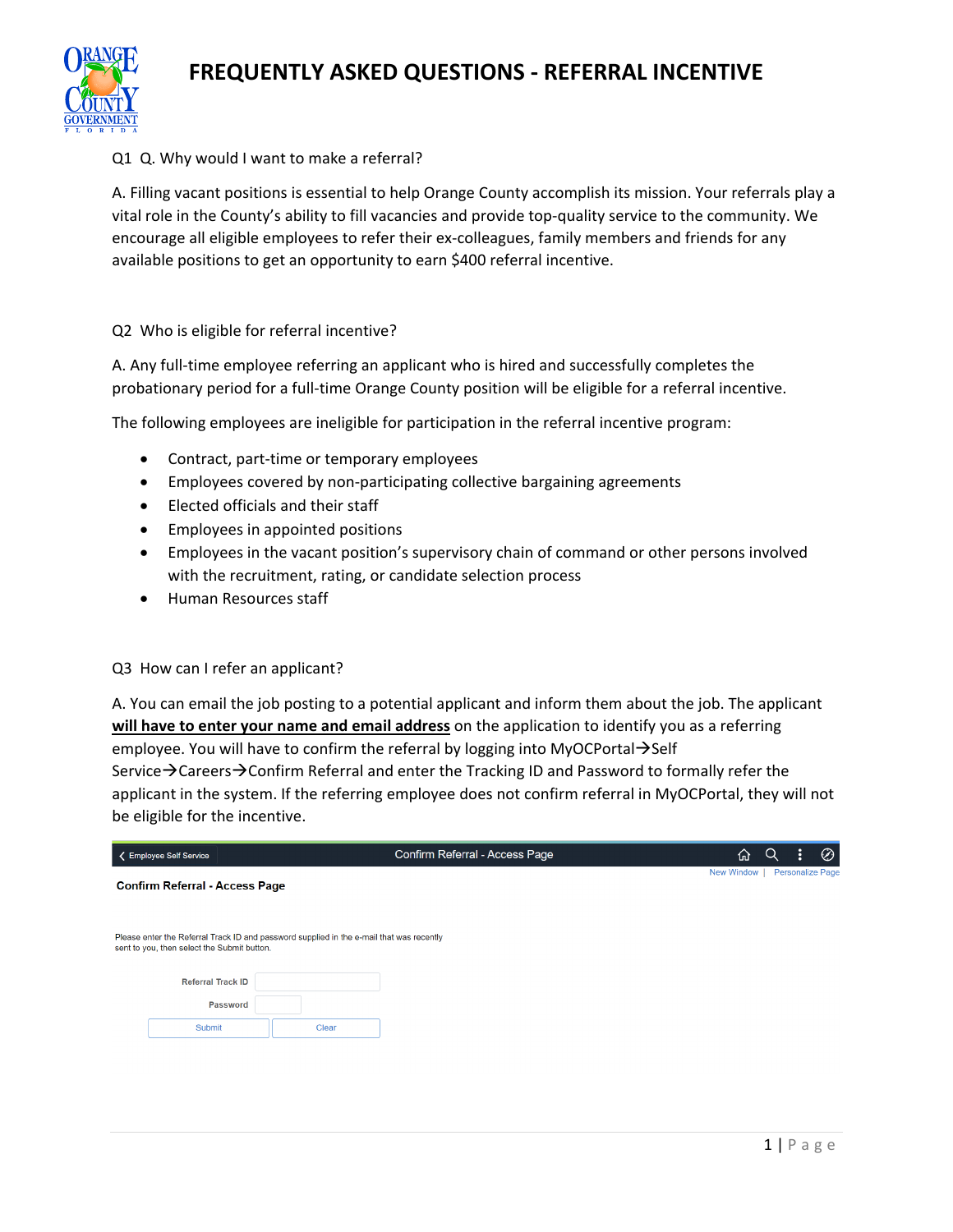# **FREQUENTLY ASKED QUESTIONS - REFERRAL INCENTIVE**



- Q4 Can I refer someone to any job to receive the referral incentive?
	- A. Only full-time positions are eligible for referral incentives. Temporary or part time positions are not eligible for referral incentive.

Q5 What is the referral incentive amount?

A. The referral incentive amount is a total of \$400 paid out in two installments. The payout is subject to, and reduced by, all ordinary lawful and applicable wage withholdings.

- The first payout of \$200 will be paid out upon successful hire of the applicant in the second full pay period after start date of the new hire.
- The second payout of \$200 will be paid in the first full pay period upon successful completion of probation.

Q6 How will I know if I am eligible for referral incentive?

A. Once the external new hire has started employment with the County, the eligible employee will be notified about the referral incentive via an email.

- Q7 Will I be eligible for the referral incentive even if I refer a family member that lives with me?
- A. Yes, the referral incentive is not restricted to only non-family members.
- Q8 Will I be eligible for the referral incentive if the applicant I am referring worked for Orange County Government in the past?
- A. Yes, a previous employee is eligible for this process.

Q9 Will I receive the referral incentive if I refer more than one applicant? Is there a maximum amount?

A. Yes, as long as the eligibility criteria is met you will receive the incentive. There is no maximum limit on number of referrals.

- Q10 If my employment ends prior to my second pay out, will you send me a check?
- A. No, to receive the payout, you must be an active employee at the time of the payout.